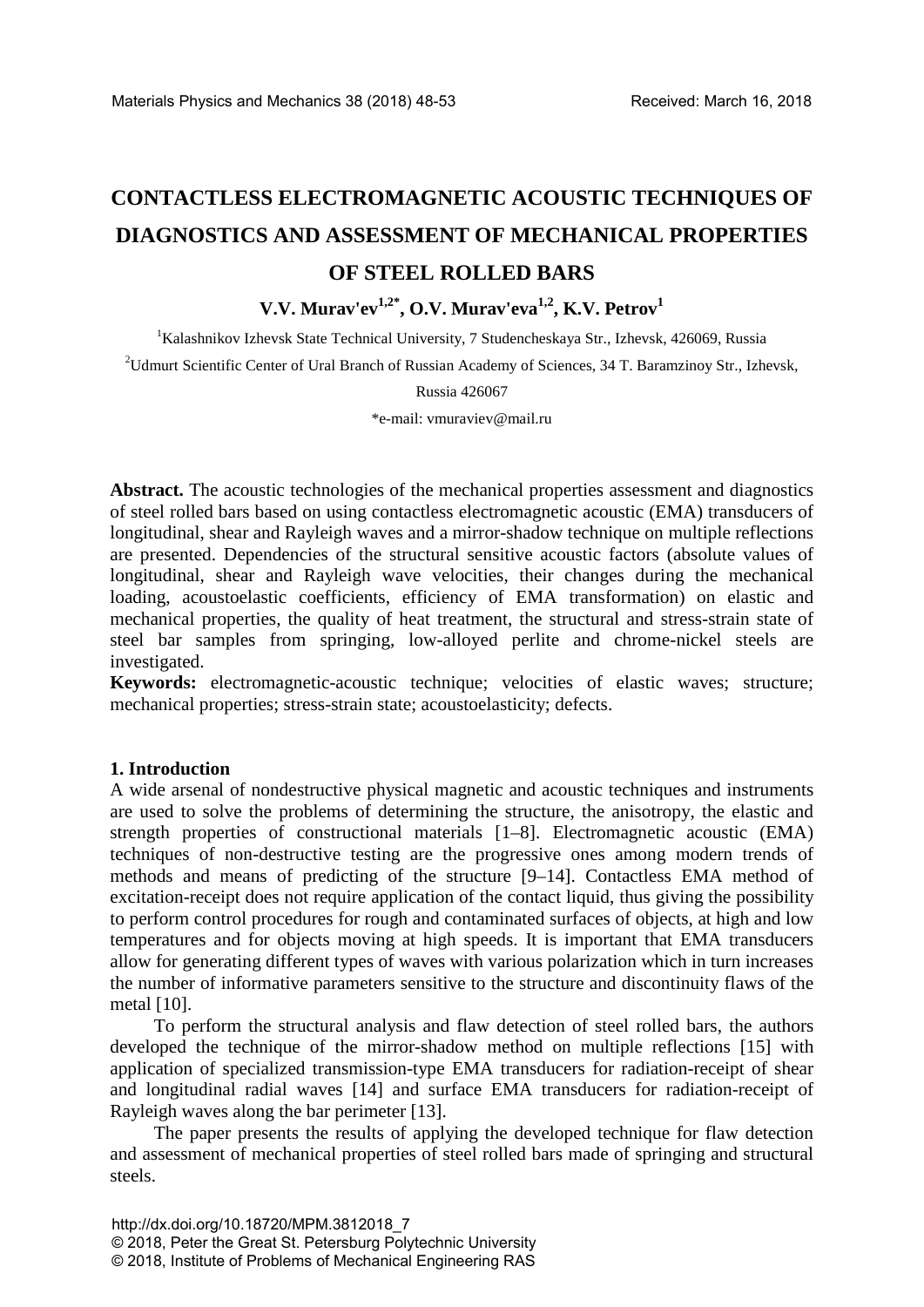#### **2. Applied approaches and methods**

In order to assess the influence of the structure, mechanical properties and discontinuity flaws on the measured characteristics of acoustic waves, we used rolled bar samples made of structural springing steels UNS G95620 and UNS G10600 (such rolled bars are applied when producing the railway springs) and rolled bar samples made of structural low-alloy perlite steels UNS G51400, UNS G41180 and UNS G41400, and chrome-nickel steels UNS S20910 applied when producing the responsible parts of oil mining equipment: bar blanks of pump rods and shafts of centrifugal pumps. In order to assess the influence of the structural state and mechanical characteristics, the samples have been investigated on delivery and during operations of the manufacturing cycle at the stage of heat treatment for martensite, sorbite and perlite structures. To assess the sensitivity of the developed method to flaws, the following samples have been subjected to production tests at "SPC "Pruzhina", Ltd: bars made of steel UNS G95620 having diameters from 10 to 30 mm with different types of flaws – both surface and internal.

Figure 1a shows the photo of the experimental stand used at investigations [16]. In order to investigate the influence of the stress-strain state on acoustic properties, the samples have been subjected to tension at the machine Instron 300DX in the direction of the longitudinal axis (Fig. 1b). Schemes of acoustic wave propagation and specific oscillograms for a series of multiple reflections of the shear wave along the bar diameter are shown in Fig. 2.



**Fig. 1.** Experimental stand for structural analysis and flaw detection of bars with transmission-type and surface EMA-transducers (a), and the scheme of mechanical loading of samples (b).



**Fig. 2.** Scheme of propagation of longitudinal *l* and shear *t* radial waves along the section and Rayleigh *R* waves along the bar enveloping line (a), specific oscillograms for a series of multiple reflections of the shear wave along the bar diameter (b).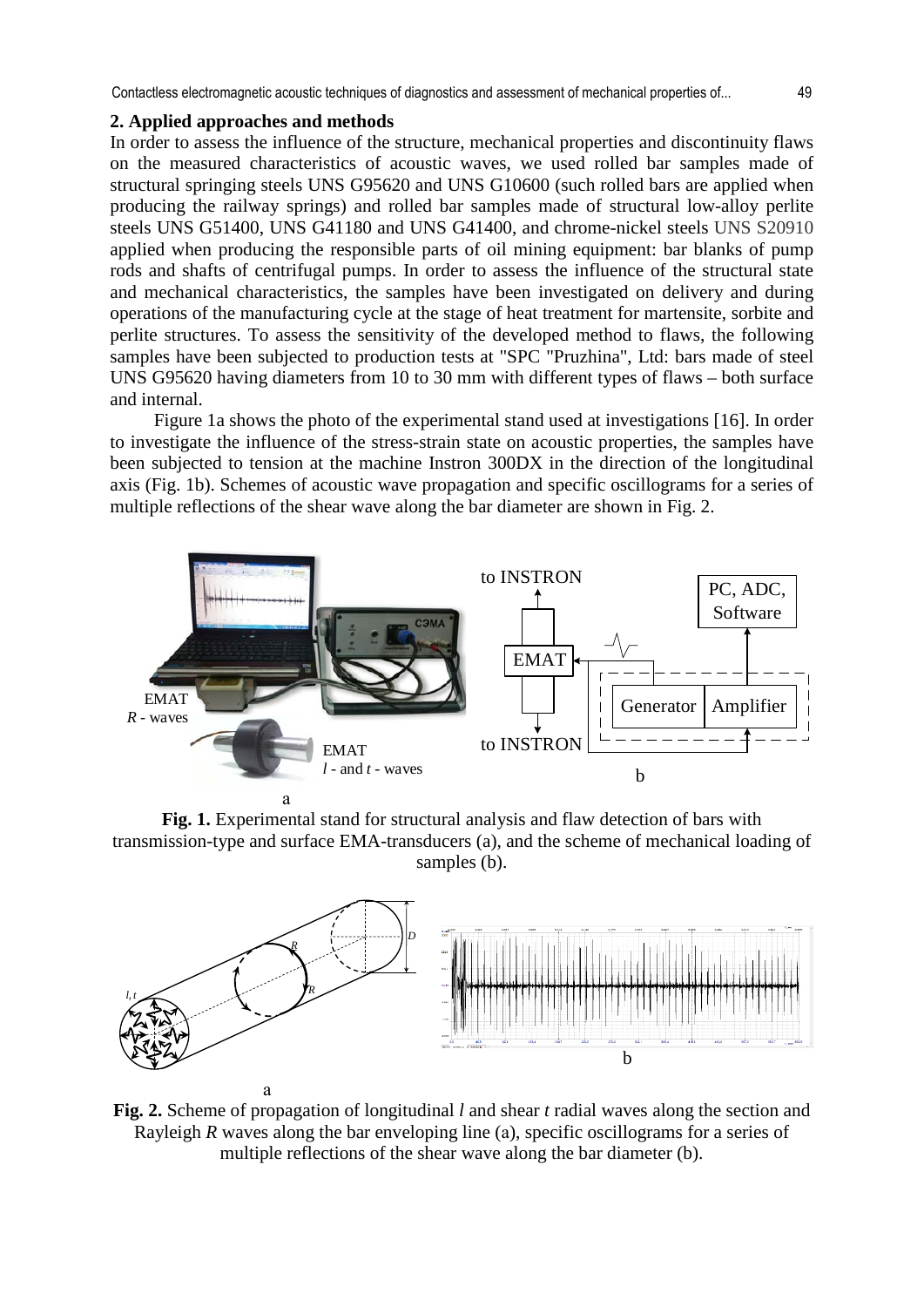Velocities of propagation of longitudinal  $C_l$ , shear  $C_t$  and Rayleigh  $C_R$  waves are calculated in accordance with formulas:

$$
C_{t,l} = \frac{D \cdot n}{t_n}, \ C_R = \frac{\pi D \cdot n}{t_n}, \tag{1}
$$

where *D* is the bar diameter,  $t_n$  is the time of the *n*-th reflection of the pulse in the oscillogram.

High frequency of discretization of analog-digital conversion, possibility of obtaining a series of multiple reflections and the consequent interpolation provide high accuracy of determining the velocity (0.5 m/s or 0.01%). When assessing the elastic modules of bars (Young modulus *E*, shear modulus *G*, Poisson's factor ν), their functional relation with velocities of propagation of volume (longitudinal and shear) and Rayleigh waves in the object at the known density  $\rho$  is used.

Equations of acoustic elasticity for the considered loading scheme and polarization of the applied acoustic waves are described by formulas:

$$
\Delta C_t / C_{t0} = \beta_{\rm zr}^{\rm C} \sigma_{\rm zz} , \ \Delta C_t / C_{t0} = \beta_{\rm zz}^{\rm C} \sigma_{\rm zz} , \ \Delta C_R / C_{R0} = \beta_{\rm z\varphi}^{\rm C} \sigma_{\rm zz} , \tag{2}
$$

where  $\beta_{ij}$  are acoustic elastic coefficients of velocity determined by Lame elasticity constants of the second order λ, µ and Murnaghan elasticity constants of the third order *l, m, n*.

## **3. Discussion of investigation results**

Histograms of relative velocities of elastic waves for samples of steel UNS G51400 ranges in ascended order are shown in Fig. 3. The propagation velocity for longitudinal, shear and Rayleigh waves has low value in the structure of martensite obtained by hardening with the maximum degree of distortions of the crystal lattice. The consequent tempering, martempering and especially softening treatment like normalization, lead to increasing the velocity of ultrasound waves. Note, that for the most balanced hypopearlitic structures the velocities of volume and Rayleigh waves take the maximum value. At the same time, in structures of fine grain sorbite the velocity of volume and Rayleigh waves take the intermediate value between structures of martensite and the hypopearlitic mixture.



**Fig. 3.** Relative velocities of shear, longitudinal and Rayleigh waves vs. the structure of steel UNS G51400 samples.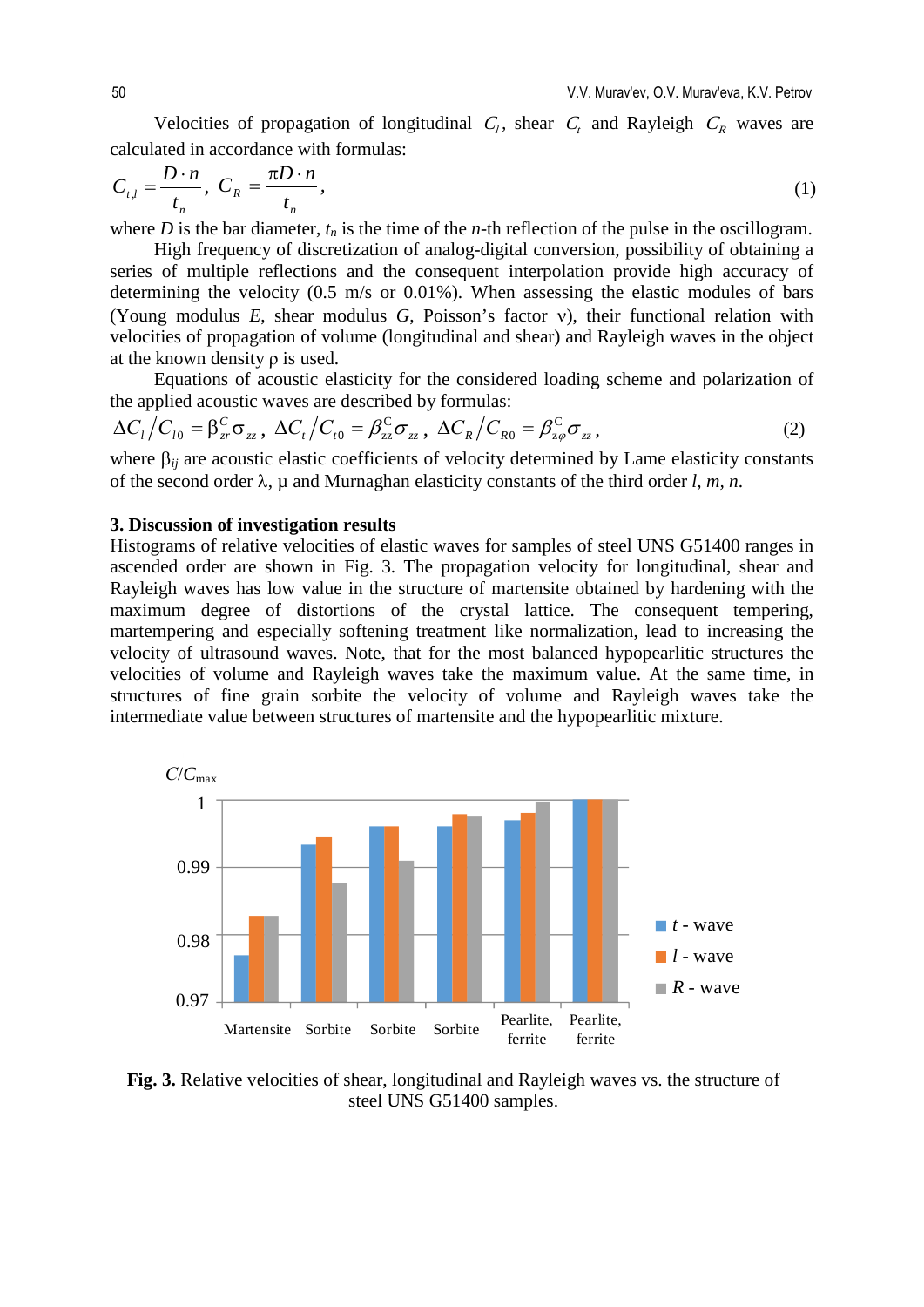Contactless electromagnetic acoustic techniques of diagnostics and assessment of mechanical properties of... 51



**Fig. 4.** Correlation of the velocity of shear waves with mechanical properties of steel UNS G51400 samples.

Here, mechanical properties (hardness, Yield point and ultimate strength, relative elongation) correspond to the structural state of samples and correlate properly with velocities of propagation of shear, longitudinal and Rayleigh waves (Fig. 4). The velocity of waves decreases with the growth of the Yield point and ultimate strength; and it increases with the growth of plasticity and relative elongation.

When the tensile load is increased, one can observe the linear decrease of the velocity of propagation of shear, longitudinal and Rayleigh waves in the elastic area for the considered grades of steel (Fig. 5a). The sensitivity of shear waves to mechanical stresses is maximum due to coincidence of their axial polarization with the direction of the applied load. As for longitudinal and Rayleigh waves with elliptical polarization, the sensitivity to mechanical stresses is considerably lower.



**Fig. 5.** Velocity of shear waves vs. the applied tensile load for steel UNS G51400 in the elastic area (а), for steel UNS G10600 in the elastic and plastic area at loading and unloading modes (b).

In order to investigate the effect of acoustoelasticity in areas of proportionality and plasticity, steel UNS G10600 samples were subjected to high temperature annealing (820ºC, 30 minutes, cooling down in the furnace) to decrease the Yield point. Fig. 5b shows the results of variation of velocities of elastic waves in steel UNS G10600 in the elastic and plastic areas at loading and unloading of the sample. Non-linearity in the character of the curve line is observed when transiting to the elasticity area (up to 220 МPа) and farther to the Yield area (420 МPа), the coefficients of acoustoelasticity being increased here. The values of acoustoelastic coefficients of the investigated steel grades are given in Table 1.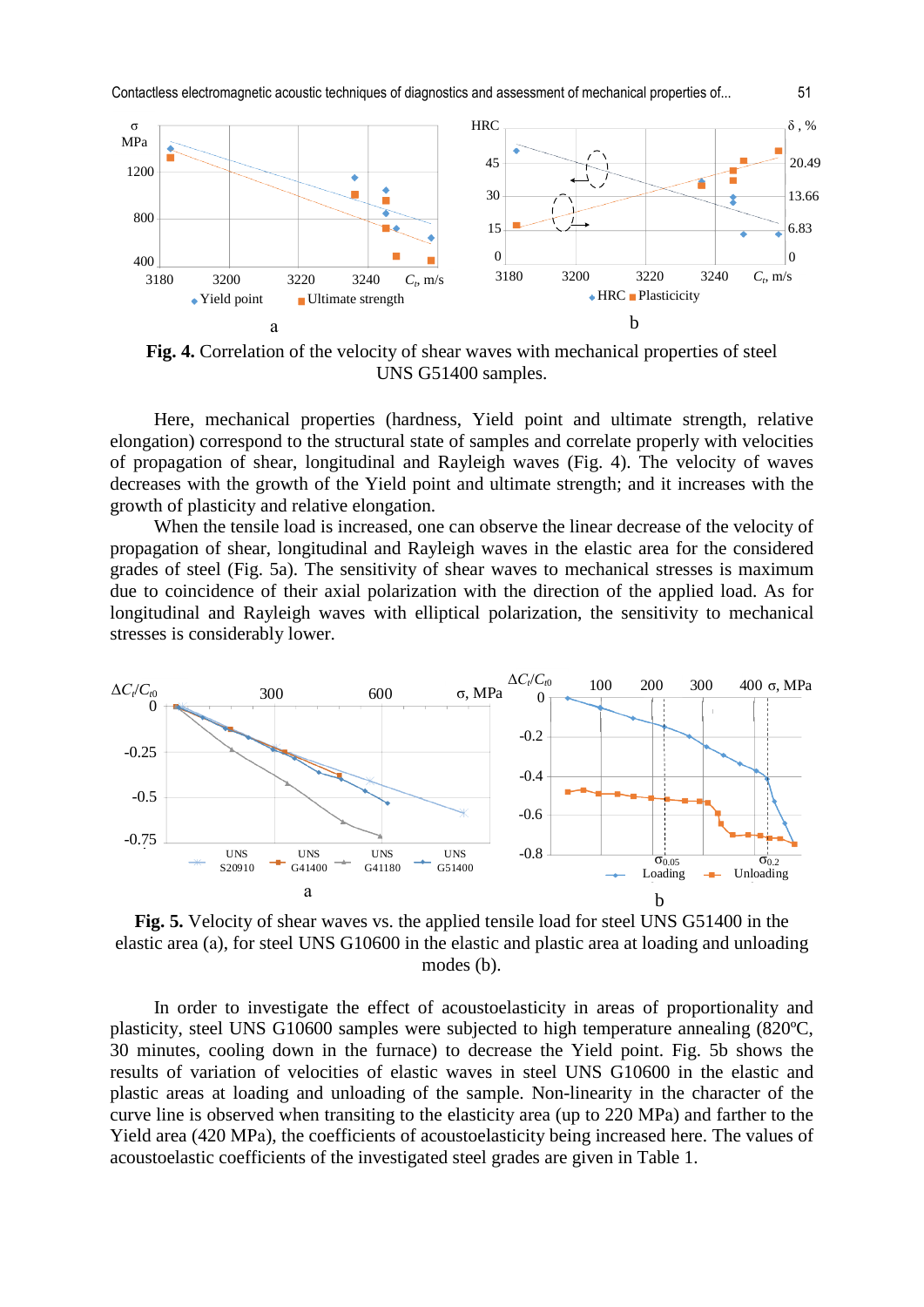| <b>IUNS</b> | <b>UNS</b><br>S20910 G41400 G41180 G51400 | <b>UNS</b> | <b>UNS</b> | <b>UNS G10600</b>  |                         |                 |
|-------------|-------------------------------------------|------------|------------|--------------------|-------------------------|-----------------|
|             |                                           |            |            | in elastic<br>area | in proportionality area | in plastic area |
| $-4.$ .     | $-5.5$                                    | $-8.8$     | $-8.2$     | $-6.5$             | $-14.5$                 | $-55.3$         |

Table 1. Acoustic elastic coefficients for velocity  $\beta_{rr}^C$ , 1/TPa.

Materials and structures of the investigated samples are of essential influence on the efficiency of EMA transformation which is the additional informative parameter at structural analysis.



**Fig. 6.** Revealed defects of the rolled bars: non-metallic inclusions, folds, decarbirized layer, rolled blisters, hollows.

The developed EMA techniques are applied for flaw detection of bar stocks having diameters from 10 to 30 mm with various quality of surface treatment, made by different manufacturers, used for production of extra heavy pump rods, springs, parts of special-purpose machinery at mechanical engineering enterprises. Fig. 6 presents the photos of micro slices for certain types of the revealed defects.

It should be noted that the depth and opening of cracks, dimensions of inclusions comprise tenths of the length of the acoustic wave, whereas the traditional echo-method of ultrasound control allows for revealing the defects comparable with the wave length.

#### **4. Conclusions**

Therefore, the developed contactless EMA technique is the fine tool for assessing the elastic properties, quality of heat treatment, structural and stress strain state of rolled bars. The performed investigations revealed the possibility of its applying for the structural analysis and assessment of the stress strain state of steel bars for the following structure-sensitive factors: absolute values of velocities of longitudinal, shear and Rayleigh waves, their variation in the process of the mechanical loading, corresponding acoustic elastic coefficients vs. the velocity; and the relative variation of the amplitude under the loading process that characterizes the efficiency of EMA transformation.

Due to tuning out the acoustic contact quality and the possibility of obtaining a series of multiple reflections, the high accuracy, repeatability and validity of methods for acoustic structural analysis and flaw detection are provided.